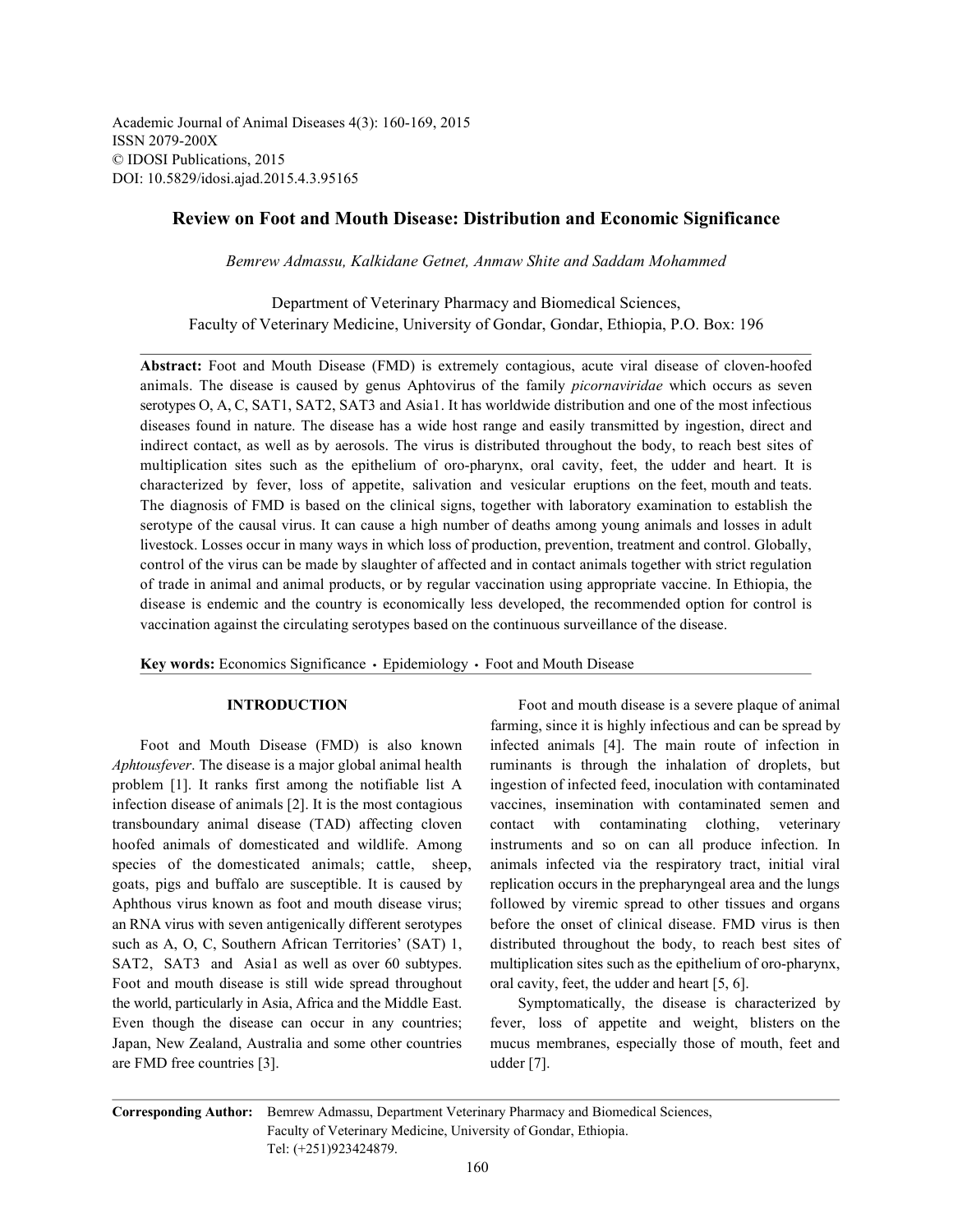Clinical diagnosis based on lesion identification, in **General Situation of Foot and Mouth Disease** the early stage of infection, FMD virus or viral antigens **Definition:** Foot and Mouth Disease (FMD) is the most can be detected using several techniques. However, contagious viral disease of mammals and have a great different serological methods are used to detect antibody potential for causing severe economic loss in susceptible against FMD virus and is the main indication that cloven-hoofed animals. It is characterized by fever, loss of infection has taken place [6].  $\qquad \qquad \text{appetite, salivation and vesicular eruptions on the feet,}$ 

of the world. Routine vaccination is used where the disease classifications [8]. The disease was identified for disease is endemic; in contrast, a number of disease-free the first time by Friedrich Loefffler in 1898 [13] and has countries have never vaccinated their livestock but have different names in different regions of the world which preferred the use strict movement controls and slaughter include: Aphtous fever, Epizotic aphtae, Infectious of infected and contract animals when outbreaks occur aphtous stomatitis, Aftosa (Italian and Spanish), fievere [8]. The risk of introduction of FMD can be reduced but aphtheuse (French), Maul and Klavenseuch (German), not fully excluded and the cost is high. The global [14]. increase in travel, trade and transport will inevitably exacerbate the situation reducing the disease at source, in **Ethiology:** Foot and mouth disease is associated with other words in Foot and mouth disease endemic foot-and-mouth disease virus (FMDV), is classified within countries, is therefore shared interest and should be the Aphthovirus genus as a member of the considered a global public good [9]. *Picornaviridae* family, being small, a non-enveloped,

the world in terms of economic impact. The economic diameter [15], which occurs as seven major serotypes, importance of the disease is not only due to the ability of over 60 subtypes have been described [16]. There also is the disease to cause loses of production, but to the extensive genetic heterogeneity within individual restriction of trade of animals both locally and serotypes with many distinct virus subtypes occurring internationally [10]. The disease has a high morbidity and within each serotype [1]. low mortality with low occurrence in adult animals. However, myocarditis may occur in young animals **Epidemiology:** *Host range-* All domestic and wild resulting to death [11]. ungulate species can be infected by the FMD virus but

condition over long period of time leading to sustained the species and virus strain [13]. Among the domestic economic losses for the livestock industry. Currently species; bovines, water buffalo, pigs. Sheep and goats are present in two-third of the OIE member countries where it the most sensitive with more severe disease in bovine creates sever economic problems and provides a reservoir and porcine species [4]. In addition, many species of of disease ready to spread into disease free areas [8]. cloven-hoofed wild life, such as deer, antelope and wild Foot and mouth disease is most important livestock pigs, may become infected and several species of such as disease which is endemic and known for its wider African buffalo *(Syncerus caffer)*, Impala *(Aepyceros* distribution in Ethiopia, where the local economy is *melampus*), Kudu (*Tragelaphus strepsiceros)* species, heavily dependent on livestock. It has the largest Warthog (*Phacochoerus aethiopicus)* and elephants that livestock population in Africa possessing about 43.1 has a role in epidemiology of the disease [6]. million cattle, 23.6 million sheep and 18.4 million goats. Losses incurred due to foot and mouth disease in reduced **Methods of Transmission:** The predominant route of production and efficiency of livestock may be severe and FMD virus infection is respiratory tract, although local food security impaired [12]. ingestion of contaminated food or direct inoculation also

important in discussing the available information on the Transmission can occur by contact, by aerosols, by distribution, economic impact of the disease and mechanical carriage, by humans or vehicles, on fomites highlighting the prevention and control measures of foot and through animal products [17]. Virus may be recovered and mouth disease viruse. from all body secretion (tears, nasal, saliva, urine, feces,

The degree of control of FMD varies in different area mouth and teats. It is a list A disease according to OIE

It is one of the most important livestock diseases in single stranded RNA virus, icosahedral and is 26 nm in

The recovered animals remain in poor physical the development of the disease is variable depending on

Therefore, the objectives of this review paper are both highly effective in transmitting infection [1].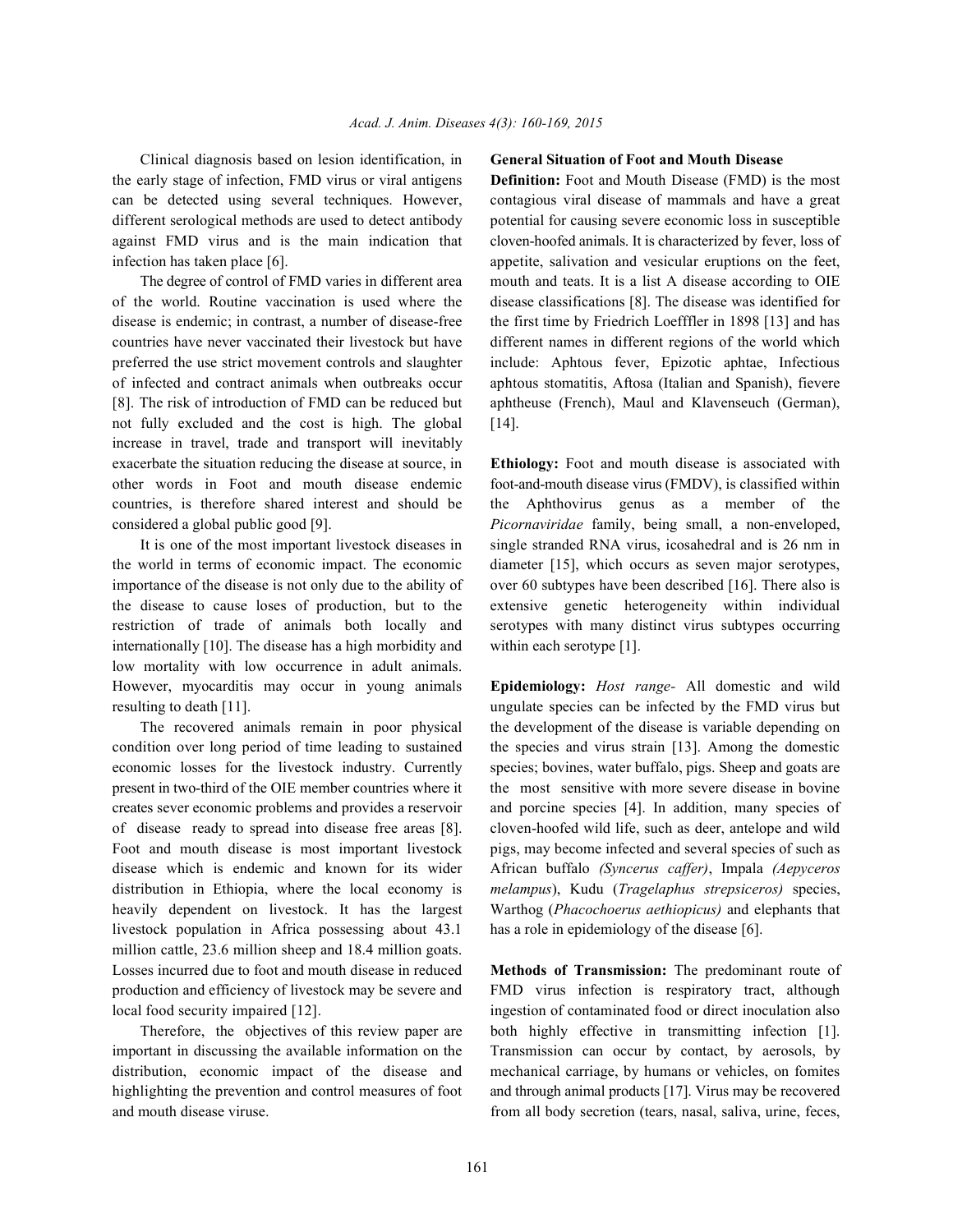milk, vaginal, semen and the placenta of aborted fetus). infected premises, for 10-12 weeks on clothes and feeds

in temperate or sub tropical climates but not in hot and days in winter  $[5]$ . dry climates. The speed and direction of the wind are important factors in determining the rate of air borne **Environment:** Under favorable condition of low spread. In the most favorable circumstance, it is now temperature, high humidity, moderate wind and estimated that sufficient virus to initiate an infection can comfortable topography, the virus in aerosols may spread be wind borne as far as 250km. Generally, foot and mouth to for long distance. Generally, the integrations of these disease can be transmitted in number of ways, including three factors are important for the disease occurrence, of close contact of animal to animal spread, long distance which if one is not available, the disease does not occur aerosol spread and fomites, or inanimate objects, typically [2, 5]. fodder and motor vehicles [5].

is believed to be direct contact between animals moving outbreaks of FMD in susceptible animals can rapidly freely across state and national boundaries for trade or approach 100% but some strains are limited in their during nomadic movement [5]. infectivity to particular species. However, the case fatality

movement is common method of spreads of FMD. young stock [5]. The movement of animal health workers and artificial Mortality in adult animals is usually low to negligible; inseminators from one farm to the other without taking up to 50% of calves may die due to cardiac involvement into consideration the disease situation suggest that and complications such as secondary infection, exposure these could have been suspected in a spread of virus. or malnutrition [20]. Mortality in suckling pigs and lamps On top of these, poor hygienic conditions on the farms ranges from 20-75% in most extreme cases and it is highly notably the absence of foot bath, management practices age dependent, infect for animals under 4 weeks of age, like failure to isolate infected animals from the healthy mortality is high and decrease rapidly as animals get older ones and the absence of quarantine for newly introduced (>4weeks). During outbreaks in endemic and developed animals are also open doors for introduction of the virus countries, most deaths are due to a slaughter policy that to a farm[12, 17]. usually involves all susceptible animals and herds in

**Risk Factors-Host:** The species of animals is important [21]. factor for the spread of disease as well as susceptible of animals. Cattle and pigs are more susceptible, but **Pathogenesis:** The respiratory system is the most goats, sheep, buffalo and other wildlife such as important portal of infection. After inhalation, the virus antelope, deer, hedgehogs, elephants, llama and alpaca can affect the pharynx and primary multiplication of the are also develop a mild symptomatic disease. Although, virus in the mucous membrane is transported by cattle, sheep and goats can be carriers, they are not lymphatic and blood circulation to the sites of secondary regularly source of infection [19]. Immature animals are multiplication in the lymphatic glands, epithelial tissues in relatively more susceptible. The wildlife species also play and around the mouth, feet and in the mammary glands a great role as reservoirs of infection for domestic animals [13]. Following secondary replication in other glandular which is difficult to eradicate the disease as well as tissues, the virus appears in different body fluids such as important for disease control when an outbreak is milk, urine, respiratory secretions and semen, before the occurred [5]. appearance of frank clinical signs of FMD. The virus can

including common disinfectants and the usual storage detectable for periods up to 2 years after exposure to practices of meat trade. It may persist over one year in infection, in sheep for about 6 months [7].

The survival of virus in such excretions depends up on [1]. Foot and mouth disease virus can survive in dry fecal temperature, PH and humidity [1]. material for 14 days in summer, up to 6 months in slurry in The virus can persist in aerosol form for long periods winter, for 30 days in urine and 3 days in summer and 28

In tropics, the most important method of transmission **Morbidity and Case-Fatality Rate:** The morbidity rate in In Ethiopia, it is believed that infected animal's is generally very low, about 2% in adults and 20% in

contact with or within a certain radius of infected herds

**Agent:** The virus is resistant to external influences periods after the acute infection [1]. In cattle, virus may be also persist in oral cavity of infected animals for long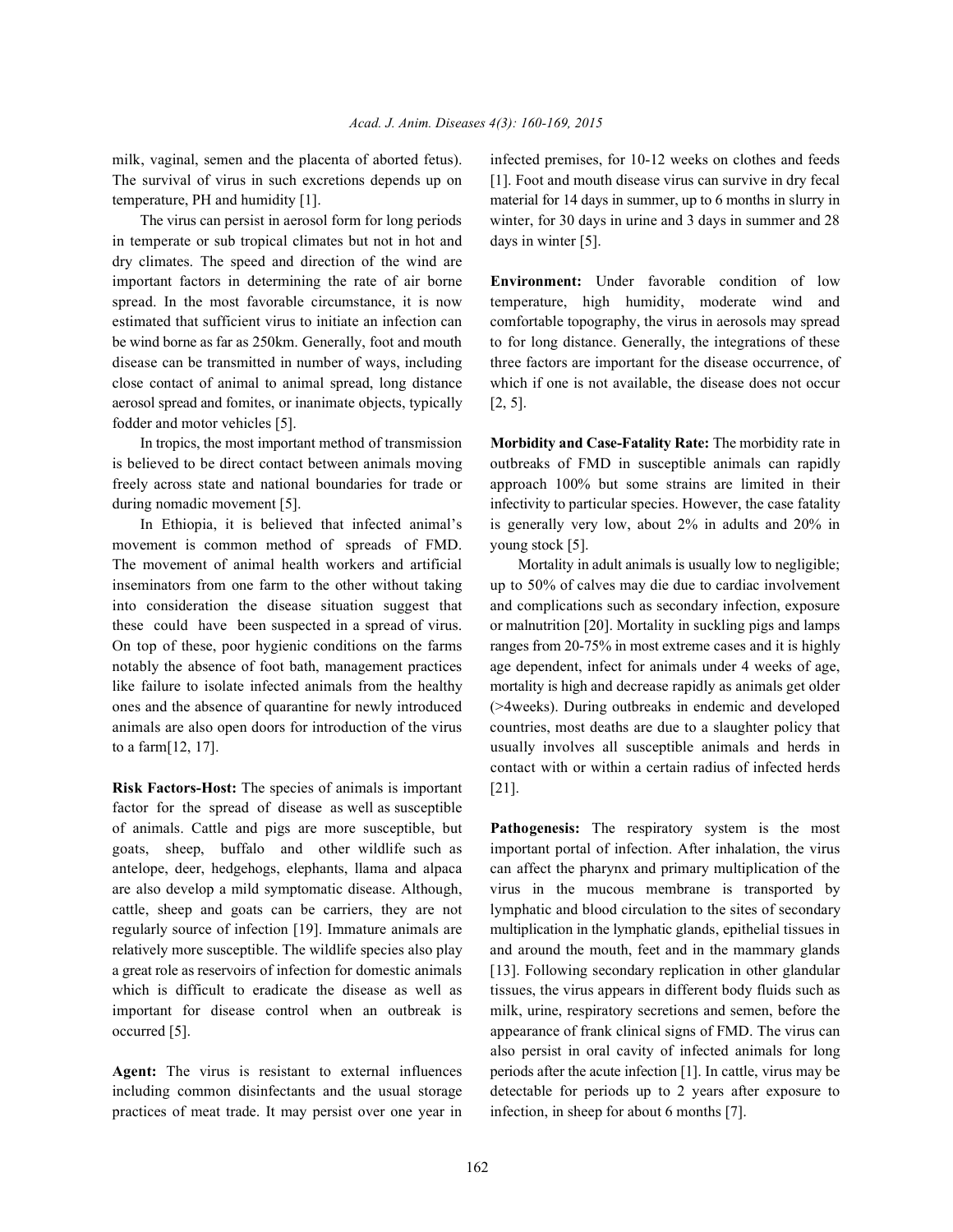Gross lesions develop only in areas subjected to mechanical trauma or unusual physiological conditions such as the epithelium of the mouth, feet to a less extent, the teats. Bacterial complication generally aggravates the lesions, particularly those of the feet and the teat, leading to severe lameness and mastitis, respectively. In young animals, especially neonates, the virus frequently causes necrotizing myocarditis and this lesion may also be seen in adult infected with some strains of the virus particularly Fig. 1a: Ruptured oral and feet blister in diseased cow and type  $O$  [5]. In fatal cases, death is caused either by pig: Source [24]) dehydration or by ventricular fibrillation during cardiac attacks or as a result of bacterial complication [13].

**Clinical Signs:** When susceptible animals are in contact with clinically infected animals, clinical signs usually develop in 3 to 5 days, although in natural infection, the incubation period may range from 2-14 days. The severity of clinical signs of the disease varies with the strain of the virus, the exposure dose, the age and breed of the animal, the host species and its degree of immunity. The signs can range from a mild or in apparent in sheep and goats to a severe disease occurring in cattle and pig [6]. Fig. 2a: Tiger heart appearance (Source) [24]

The disease in cattle is characterized by fever, depression, excessive salivation, lameness and formation **Necropsy Findings:** The lesions of foot and mouth of vesicular type lesions on the mucous membrane of the disease consist of vesicles and erosions in the mouth, on mouth (tongue, dental pad and gums) and the skin of the the feet and udder. The erosions become ulcers especially muzzle, interdigital spaces, udder, teats and coronary if secondary bacterial infection has occurred. Grossly, the band [21, 22]. Lesions on the tongue often heal within a ventricular walls appear streaked with patches of yellow few days, but those on the feet and within the nasal tissue interspersed with apparently normal myocardium cavities often become infected secondary with bacteria giving the typical "tiger heart" appearance as shown resulting in prolonged lameness and mucopurulent nasal within Fig. [a2] below as foci of progressive swelling, discharge [7]. Young calves, lamps, kids and piglets may necrosis and lysis of keratinocytes in the deeper layers of die before showing any vesicles because of necrotizing the epidermis and accumulation of fluid in the space [5]. myocarditis. Vesicles also develop in the skin of teats and Tissues to be submitted for histopathology should udders of lactating cows in which milk yield drops include oral mucosa and skin containing vesicles or fresh dramatically and resulting in mastitis [21]. erosions. The heart, mammary gland and pancreas should

commonest finding in affected pigs, the feet of which are disease will not die and since it is important to make obviously painful. The back may be arched, reluctance to prompt diagnosis from clinical cases, histopathology of move is common and movement may be accompanied by necropsy of material is often secondary [5]. squealing. Vesicles appear as raised white areas of 0.5-1cm in diameter on the dorsum of the tongue, on the **Diagnosis:** The diagnosis of foot and mouth disease is snout and on the teats of the sow and rupture readily to based on the clinical signs, together with laboratory leave small ulcers [5, 23]. examination to establish the serotype of the causal virus

to be very mild and may include dullness, fever; and small importance of FMD, the laboratory diagnosis and vesicles or erosions on the dental pad, lips, gums and serotype identification of the virus should be done in a tongue. In most cases mild lameness is the only sign laboratory. For laboratory diagnosis, the tissue of choice which occurs with vesicles and erosion of the interdigital is epithelium or vesicular fluid. Laboratory diagnosis of space [24]. For further description it has been indicated in FMD is achieved by a combination of virus isolation, Fig. [a1]. Serological tests and nucleic acid recognition method [8].





The sudden onset of severe lameness is the also include. Most animals infected with foot and mouth

In sheep and goats, if the clinical signs occur, it tends [25]. Due to highly contagious nature and economic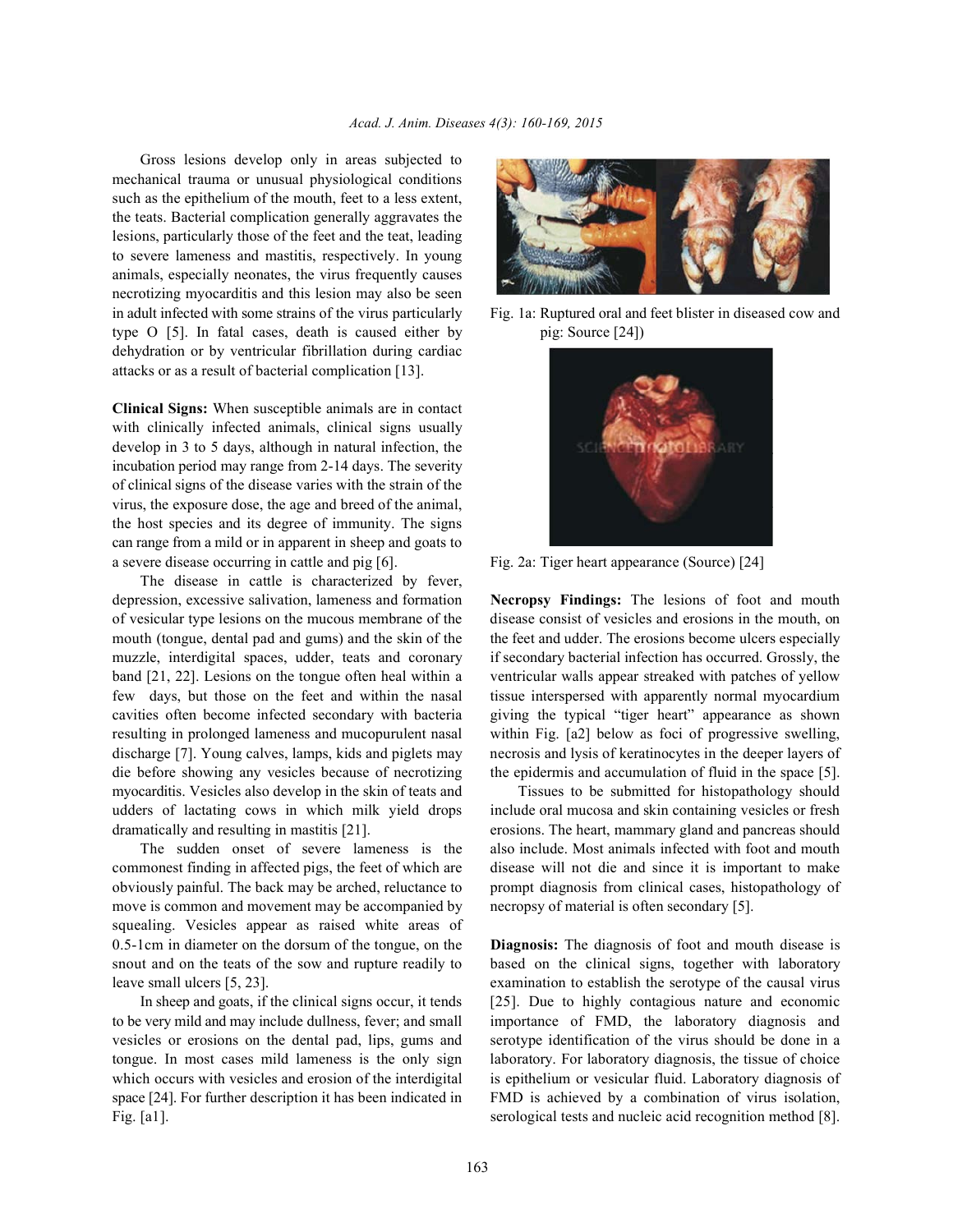virus is the "golden standard" for the diagnosis of viral diseases. The suspensions of field samples suspected to contain FMD virus are inoculated into cell cultures (primary pig kidney cells), incubated at 37°C and examined for cytopathic effect (CPE), 24 to 48 hours post infection. If there is no CPE, it confirms the absence of FMDV in the samples [19].

**Serological Tests:** The virus infection can be diagnosed by the detection of specific antibody response. The tests generally used are CFT, VN, solid phase ELISA, liquid phase ELISA and non-structural protein antibody tests such as ELISA, enzyme linked immune electro transfer blot assay [24]. The preferred procedure for the detection of FMD viral antigen and identification of viral serotype is the ELISA [9].

**Nucleic Acid Recognition Methods:** The polymerase chain reaction (PCR) techniques are increasingly used for rapid identification of FMD virus and sequence analysis of any PCR positive. The reverse-transcription PCR (RT-PCR) can be used to amplify the genome fragment of FMD virus in diagnostic material. Specific primers have been designed between each of the seven serotypes [8, 9].

**Treatment:** No treatment exists for foot and mouth disease [17]. However, proper animal husbandry practices and treatment of secondary bacterial infection and dressing to inflamed areas to prevent secondary infection is recommended in endemic countries where slaughter policy is not enforced [5, 21]. Sick animals may be treated topically with mild disinfectants but also by applying broad-spectrum antibiotics parentally, tetracycline in particular, in order to control the consequences of secondary bacterial infections [5].

**Control and Prevention:** Foot and mouth disease is subject to national and international control and the measures taken depend on whether the country is free from the disease, is subject to sporadic outbreaks or has endemic infection [25]. Countries free of FMD impose strict import regulation on animals, animal products and potentially contaminated materials from FMD countries. Quarantine and vaccination programs are also used to control outbreaks and to prevent spread of the disease [1]. In countries where the disease is endemic, efforts are

**Virus Isolation:** The isolation and characterization of the generally directed at protecting high yielding dairy cattle by a combination of vaccination and control of animal movement [17].

> Preventive measures in the absence of disease should be implemented as follows: Control of national borders to regulate or prevent significant movement of animals and livestock products from non-free neighbors or trade partners. For officially free countries, prohibition of imports of animals and livestock products from nonfree countries in accordance with the OIE standards, prohibition to distribute untreated catering waste (human food) to pigs. Emergency measures in the event of outbreaks through: Rapid slaughter of infected animals, in contact animals and herds considered to have received infection by contact, to reduce the quantity of virus released policy of "stamping-out" [13].

> Followed by cleaning and disinfection to reduce the risk of re-infection, strict movement controls, extending to movement on and off farms of livestock products. Intensive investigations to determine if infection is likely to have spread to additional locations within or outside of the protection and surveillance zones and containment measures for such herds or villages, depending on the risk identified. And also possible emergency vaccination is important [3, 5].

> In Ethiopia context the control of FMD is practiced by involvement of quarantine, restriction of animal movement, isolation of infected animals, vaccination programs, proper disposal of infected carcass and other methods which are feasible to Ethiopian economy [26]. Currently there is no country-wide vaccination program aimed to control FMD and a ring vaccination is carried out around an infected area. Considering the wide prevalence of serotypes O and A, the National Veterinary Institute (NVI) is producing an inactivated vaccine [27].

> The procedures commonly used are; control by eradication and control by vaccination or a combination of the two [5].

> **Eradication:** It is policies and actions designed to eliminate completely FMD virus following an outbreak of disease. This includes both 'stamping out', defined by OIE as the slaughter of all infected and in-contact animals, together with cleaning and disinfection and all the other measures that are necessary in the event of an outbreak in an FMD-free country, region or zone. Stamping out involves: slaughter and disposal, cleaning and disinfection, movement controls, zoo sanitary measures and epidemiological monitoring [28].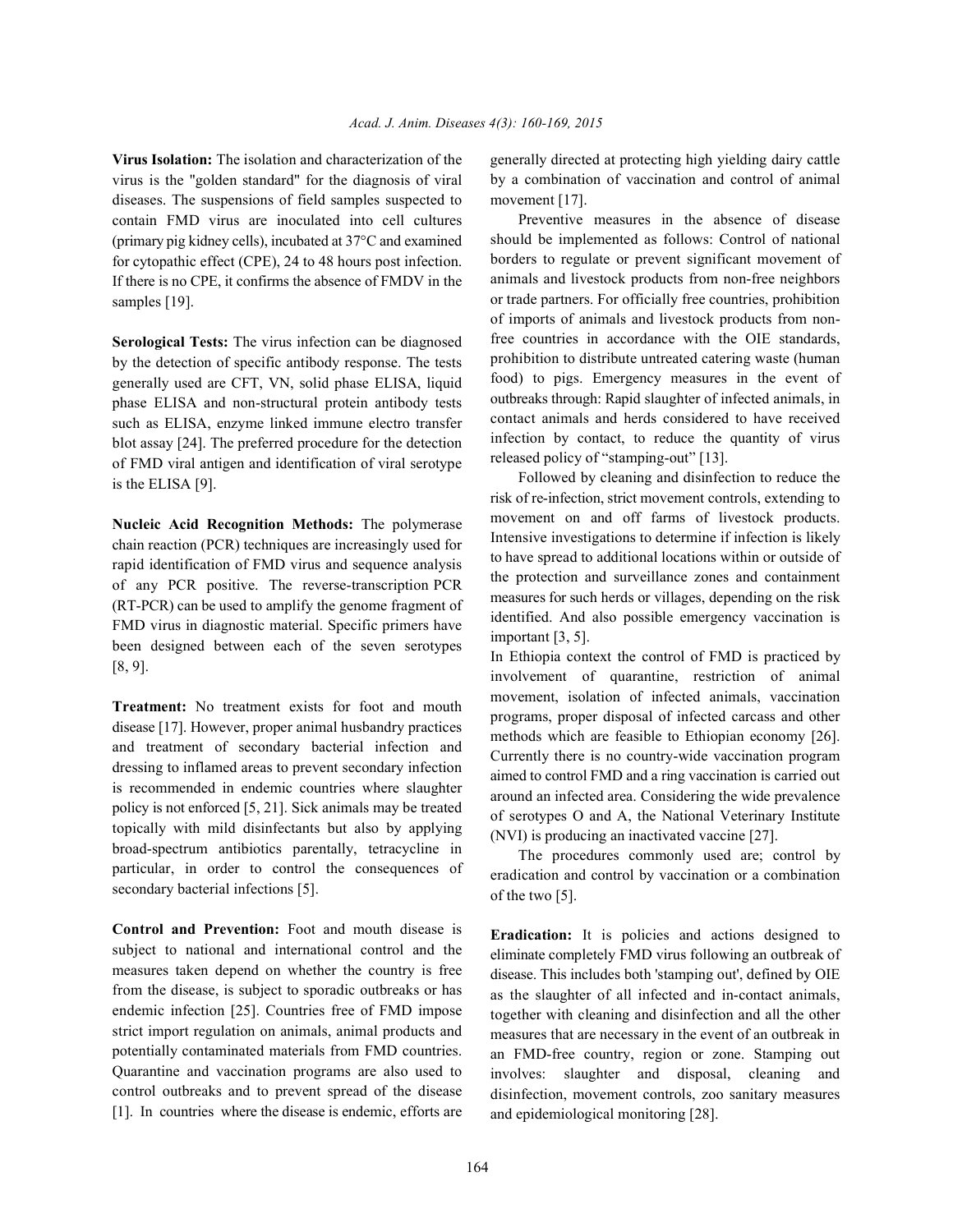**Vaccination:** Killed trivalent (containing O, A and C strains) vaccines are in general use, but because of the increasing occurrence of antigenically dissimilar substrains the production of vaccines from locally isolated virus is becoming a more common practice [5].

The current foot and mouth disease vaccine confers protection for 6 months and hence at least two vaccinations are recommended for prophylactive protection in endemic areas. In vaccinated animals the peak antibody response is attained in 21-28 days and protection can be achieved with in one to two weeks post vaccination. Vaccination can be used to reduce the spread frequently than the others [5]. The general geographical of foot and mouth disease or protect specific animals [21]. distribution of different serotypes of foot and mouth

**Mouth Disease:** The distribution and prevalence of globally. FMD in the world: Foot and mouth disease affects all cloven-footed animals and is endemic in Asia, Africa, **The Distribution and Prevalence of the Disease in** South America and parts of Europe, North America, **Ethiopia:** The disease in cattle in Ethiopia was first Central America and Australia and currently free of the recorded by food and Agricultural organization and world disease [4]. Many countries in Europe are now free of the reference laboratory FAO/WRL, which indicated that disease, but out breaks occur from time to time in Britain FMD serotypes O, A and C where responsible for FMD and in the Channels of Island. United States, Canada and out breaks during the period of 1957 to 1979 [6]. FMD is Mexico eradicate foot and mouth disease at different times endemic and known for its wider distribution in Ethiopia, by test and slaughter programs [29]. although its level of prevalence may have significant

in1997 and over 4 million pigs died or were slaughtered ecological zones of the country. The records of the within a few months [11]. The virus was believed to have Ministry of Agriculture and Rural Development been introduced from neighboring countries, through (MOARD) from 1997 to 2006 showed that FMD outbreak mingling of animal products. Spread with in the country occurred everywhere throughout the country with highest movements of livestock not showing obvious clinical FMD among Borana pastoral cattle in 2008 was reported signs [20]. Due to poor reporting from the African to be 24.6% [2]. continent, FMD is considered endemic in most of the Another study that covered broader areas of the African Countries with only Morocco (based on country showed sero-positivity of 44.2% with 1.6% and serological survey), Swaziland, Lesotho, Zimbabwe, 8.9% mortality and case fatality rates [31]. Serotype O, A, Namibia, Botswana and the Republic of south Africa C, SAT1 and SAT2 were identified in Ethiopia [30]. being considered free of the disease by the OIE in 1999 Serotypes O and A are more prevalent and are the major

There are no reliable figures for the prevalence of foot livestock as well as livestock products [32]. and mouth disease in different countries. The general In Ethiopia, factors such as the presence of high occurs in the forms of outbreak, that rapidly spreads from numbers of susceptible animals, wild and domestic herd to herd before it is controlled, of the seven standard animals sharing common grazing pastures and watering serotypes A, O and C are prevalent in all continents where points in areas where wild life occur, as well as lack of the disease occur, SAT1 is found in Africa and Asia and control of animal movement contribute to the frequent SAT2 and SAT3 are limited to Africa, where as Asia1 occurrence of FMD outbreaks and to the difficulty in occurs only in Asia. This limitation is more due to the controlling the disease [33]. The geographical distribution pattern of meat trade than to any inherent properties of of FMD virus serotype O and A that has been isolated in serotypes. Overall, outbreaks of type O and A occur more Ethiopia and it has been indicated here in below Fig. [a4].

Table 1: Geographical distribution of foot and mouth disease serotypes

| Region                                                    | Virus                |
|-----------------------------------------------------------|----------------------|
| South America                                             | O, A, C              |
| Europe                                                    | O.A.C                |
| Africa                                                    | O,A,C,SAT1,SAT2,SAT3 |
| Asia                                                      | O.A.Asial            |
| North and Central America                                 | Virus free           |
| Caribbean                                                 | Virus free           |
| Oceania                                                   | Virus free           |
| $\sim$ $\sim$<br>$1.77$ $1.77$<br>$\mathbf{v} \mathbf{v}$ |                      |

Source: Knipe and Howley [7]

**The Distribution and Economic Impacts of Foot and** further explicitly of the information about the disease disease virus are indicated by Table 1 and Fig. [a3] for

A devastating epidemic occurred in Taipei, China, variations across the different farming systems and agroand to the other countries was mostly through the incidence in the central part [30]. The sero-prevalence of

[6]. causes of economic losses. FMD impedes export of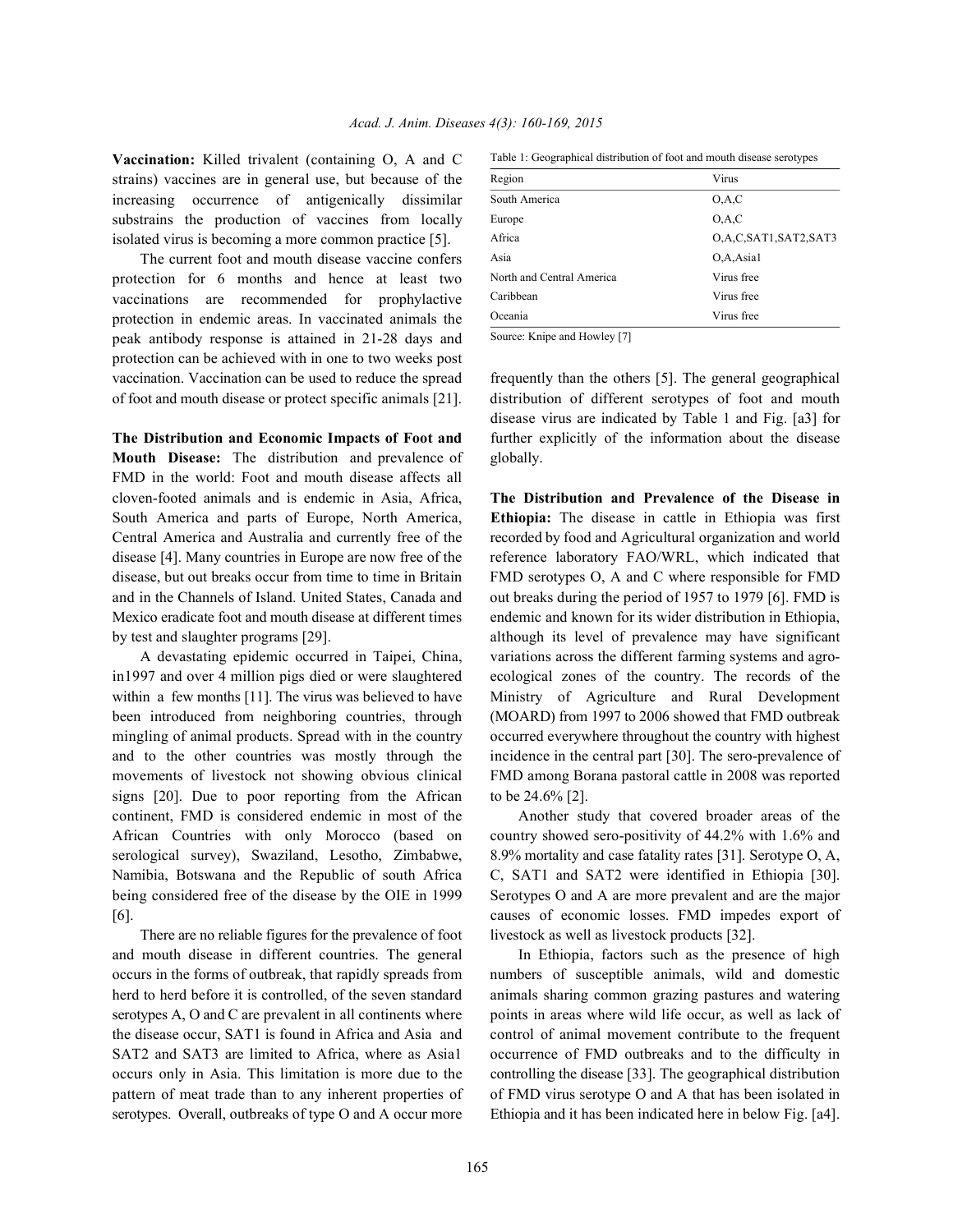

Fig. 3a: Foot-and-mouth disease virus pools distribution, source [36]



Scale, 1:1,000,000

Fig. 4a: Map of Ethiopia showing the distribution of FMD virus serotype O and A isolated in Ethiopia- Source: Ayelet *et al*. [33]

**The Economic Importance of the Disease:** It is the most and abortions [36, 37]. This impact can be separated into contagious of animal diseases with a great potential for two components the direct losses due to reduction in causing heavy economic losses in susceptible live stock production and changes in herd structure and indirect [34, 35]. Impact of FMD on farmers or producers was losses that relate to the significant costs of FMD control considered interms of cattle productivity that means and management and poor access to markets and reduction in milk yield, age specific mortalities weight loss limited use of improved production technologies [38, 39].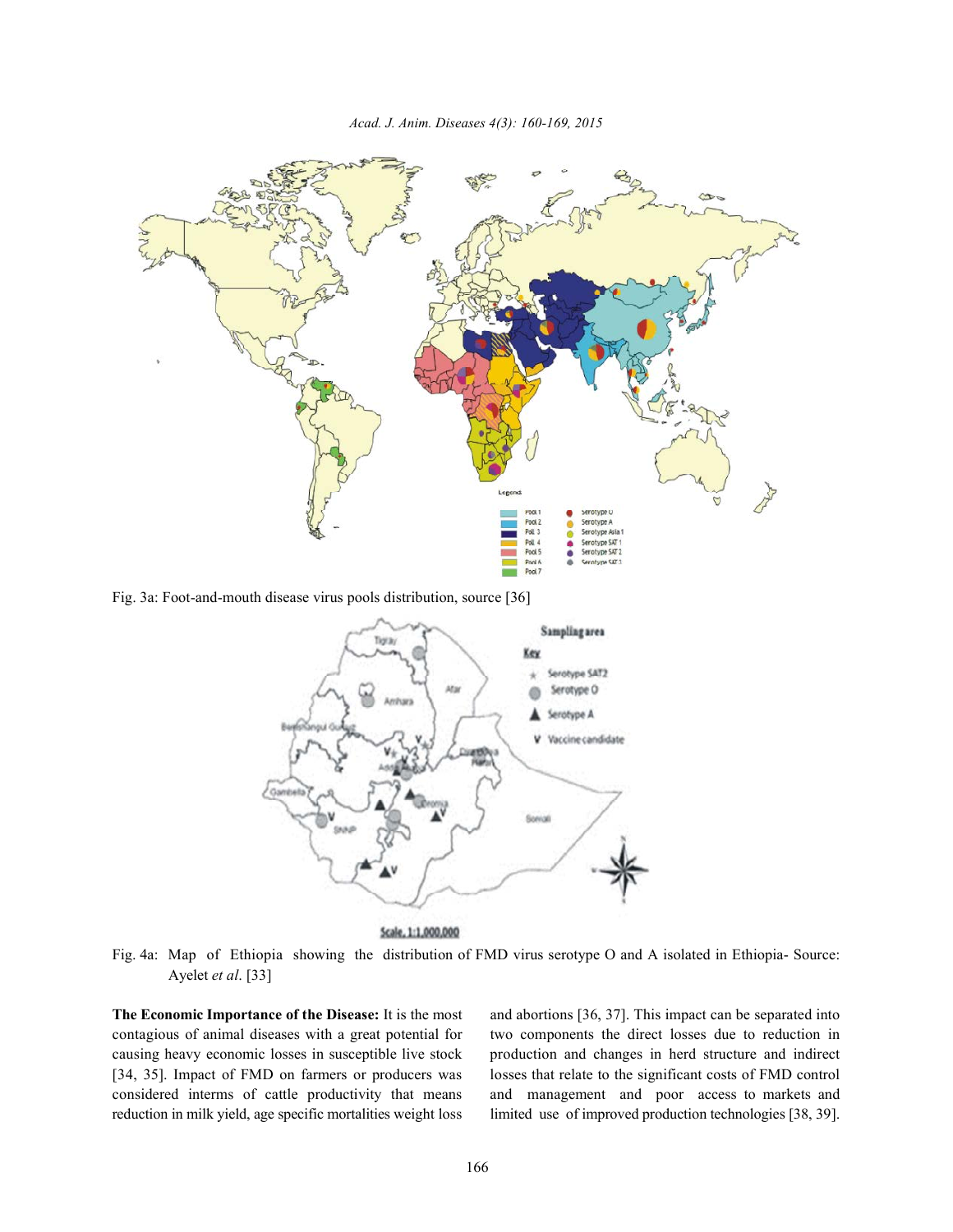

Fig. 5a: The impacts of foot-mouth-disease (Source) [10]

international trade in animals and animal products bans imposed by different countries at different times [27]. originating from infected countries [40]. And generally the economical loss of FMD disease has

system include loss of milk due to udder involvement and reduced draught animal power from lesions on the feet. **CONCLUSIONS** FMD also causes lower rates of live-weight gain in growing animals due to reduced feed intake and reduction FMD is a global disease that is distributed in reproductive capacity by increased abortion rates of up throughout the world, spread through importation of live to 10% in animals infected during pregnancy; the disease animals and animal products as well as visitors from also causes up to 6% mortality in calves. Restrictions on infected countries. The economic importance of the animal movement and international trade can cause much disease is not only due to the ability of the disease to more serious losses [6]. cause losses of production, but also related to the

dependent on livestock, the burden may be severe and disease and to the restrictions on the trade of animals local food security impaired [30]. The impact of reduced both locally and internationally. Ethiopia is among the productivity of animals can be a long lasting and diseases countries that are endemic for FMD. The outbreaks of can have lasting effects on livestock output in a number FMD in the country are increasing from time to time. of "hidden" ways (such as delays in reproduction leading Among the seven serotypes of the virus, the presence of to fewer offspring and the consequences of a reduced four of them (O, A, C and SAT2) is confirmed in Ethiopia. population) which often exceed the losses associated with The presence of foot and mouth disease in the country is clearly visible illness [18]. At the local level, FMD reduces a major obstacle to the development of agriculture farmers' income and food availability for consumption. because of its adverse effects on livestock production At the national level, FMD slows economic growth by and agricultural exports. The current review indicated that severely limiting trade opportunities [32]. transboundary movement of livestock between Ethiopia

system when outbreaks affect draft oxen during the the distribution of FMD. Based on the above conclusions, planting season. It causes considerable losses of milk the following points are recommended: yield and weight gain among dairy and fattening stock [23]. Its role in contributing to the suffering and death of  $\bullet$  Implementing strict animal movement control both is believed to be significant. The impact of the disease in new serotypes.

And also there are losses resulting from constraints in affecting our export trade has been witnessed by import The direct production effects in extensive production been shown properly in the Fig. [a5] here in below.

In Ethiopia, where the local economy is heavily reaction of veterinary services to the presence of the Heavy losses occur in small scale mixed farming and the neighboring countries might be the major risk for

livestock particularly when affected at periods of drought across national and international boundaries to limit (by limiting their access to feed and water) or at early ages the spread of existing serotypes and introduction of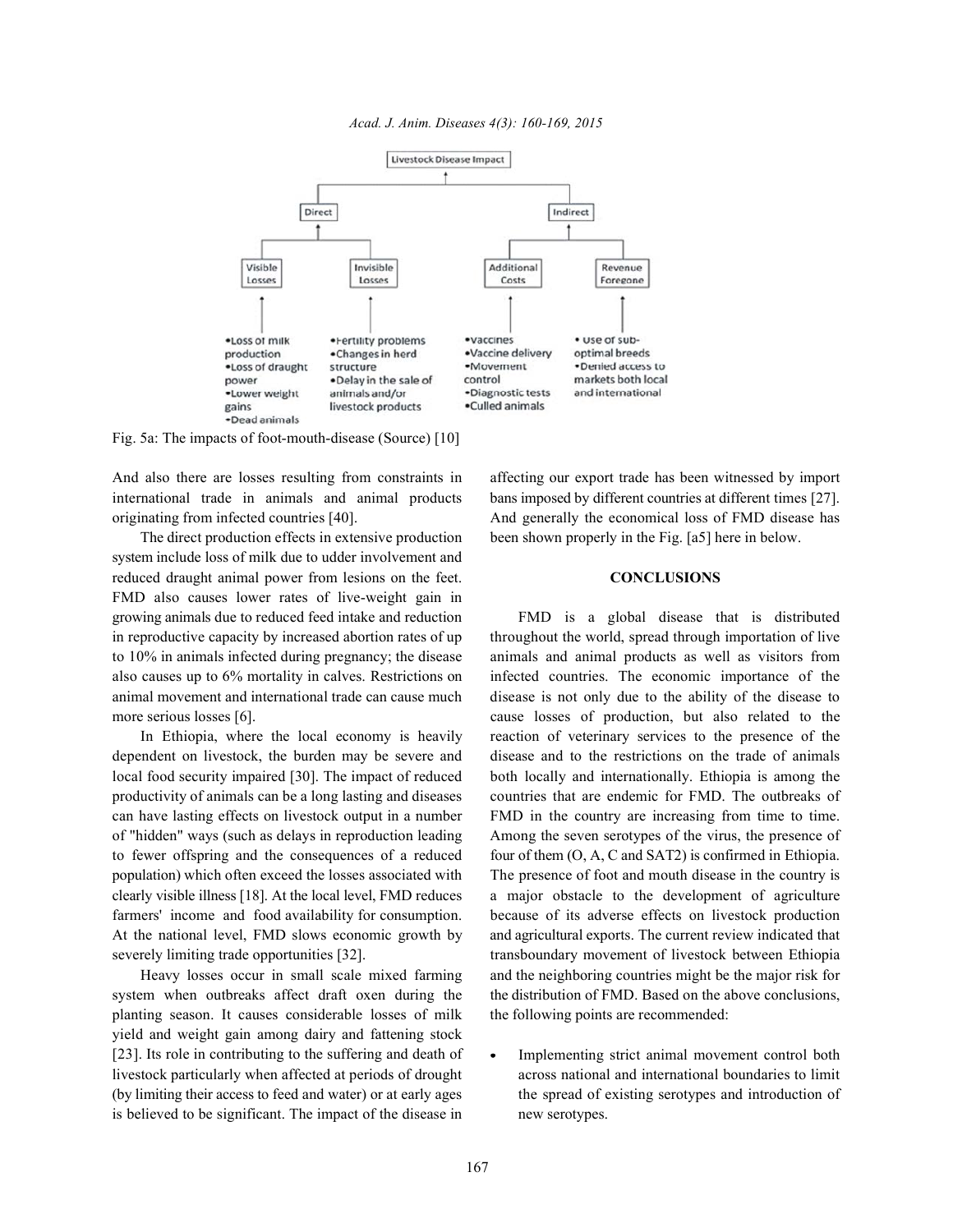- services and resources to ensure adequate epidemiological surveillance.
- The multivalent vaccine candidates should be formulated containing all serotypes isolated.
- Those areas with highest rate of FMD infection should be considered during control program.
- The importance of wild life in the role of FMD should be studied.
- Rapid diagnosis and information on the epidemiology of each outbreak are key elements of effective disease management.

**Conflict of Interests:** The authors declare that there is no conflict of interests regarding the publication of this paper.

### **ACKNOWLEDGMENTS**

The authors are grateful to the University of Gondar for provision of different materials for accomplishment of this paper.

## **REFERENCES**

- 1. Hirsh, C.D., N.J. MacLauchlan and R.L. Walner, 2004. Veterinary Microbiology. 2<sup>nd</sup> ed. Black Well Science, pp: 341.
- 2. Mekonen, H., D. Beyene, T. Rufael, A. Feyisa and F. Abunna, 20011. Study on the prevalence of Foot and Mouth Disease in Borana and Guji Zones, Southern Ethiopia. Research, 4: 293-296.
- 3. Ding, Y.Z., H.T. Chen, J. Zhang, J.H. Zhou, L.N. Ma, L. Zhang, Y. Gu and Y.S. Liu, 2013. An overview of control strategy and diagnostic technology for foot-and-mouth disease in China. Virology Journal, 10: 78.
- 4. Pugh, D.G., 2002. Sheep and Goat Medicine. USA, Sounders, pp: 244-245.
- 5. Radostits, O.M., D.C. Blood and C.C. Gay, 2007. Veterinary Medicine, A Text Book of the Disease of Cattle, Sheep, Goats, Pigs and Horses.  $8<sup>th</sup>$ ed. London: Balliere Tindall, pp: 1223-1227.
- 6. Rufael, T.C., 2006. Participatory appraisal and seroprevalence study of Foot and Mouth disease in Borana pastoral system, South Ethiopia. MSc thesis, Addis Ababa University, Faculty of veterinary medicine, Debrezeit, Ethiopia.
- Priority should be given to well equipped veterinary 7. Knipe, D.A. and D.M. Howely, 2001. Fields Virology 4<sup>th</sup> ed. London, Welter Kluwer Health, 1: 521-527.
	- 8. OIE, 2004. Manual of Diagnostic tests and vaccines for terrestrial animals (mammals, birds and bees):  $5<sup>th</sup>$ ed, volume I. Office international des Epizooties (OIE), Paris, France, pp: 111-128.
	- 9. OIE, 2002. The global foot and mouth disease control strategy. Strengthening animal health systems through improved control of major disease, OIE, Rome, Italy, 2012.
	- 10. James, A.D. and J. Rushton, The economics of foot and Mouth Disease. Rev. Sci. Tech. off. Int. Epiz, 3: 637-644.
	- 11. Mazengia, H., M. Taye, H. Negussie, S. Alemu and A. Tassew, 2010. Incidence of foot and mouth disease and its effect on milk yield in dairy cattle at Andassa dairy farm, Northwest Ethiopia. Agriculture and Biology Journal of North America, 1: 969-973.
	- 12. Dejene, A., 2004. Foot and Mouth outbreak investigation in smallholder and Commercial Dairy Farms in and around Addis Ababa. DVM Thesis, Faculty of Veterinary Medicine, Debre Zeit, pp: 30-39.
	- 13. Lefevere, C.P., J. Blancous, R. Chermette and G. UIlEngerg, 2010. Infectious and parasitic disease of livestock. Laveisies. Paris, pp: 302-315.
	- 14. Timoney, J.F., J.H. Gillepse, F.W. Scott and J.E. Biough, 1988. Hagan and Bruner's Microbiology and infectious disease of domestic animals.  $8<sup>th</sup>$  ed. London Cumstock Publishing Associates, pp: 647-664.
	- 15. Alexandersen, S., Z. Zhang, A.I. Donaldson and A.J. Garland, 2003. The Pathogenesis and Diagnosis of Foot and mouth disease. Institute of Animal Health, 129: 1-36.
	- 16. Vihan, V.S., 2010. Diseases of small ruminant India, Satish Serial Publishing House, pp: 185.
	- 17. Quinn, P.J. and B.K. Markey, 2003. Concise review of veterinary microbiology. USA, Blackwell Publisher, pp: 126.
	- 18. Dejene, E., B. Beyene and G. Ayelet, 2001. Foot and mouth disease virus serotypes identified in Ethiopia, *National Veterinary Institute*, Debre Zeit, Ethiopia, pp: 5-73.
	- 19. Kitching, R.P. and S. Alexandersen, 2002. Clinical variation in foot and mouth disease: pigs. OIE, Scientific and Technical Review, 21(3): 499-503.
	- 20. MacLauchlan, N.J. and E. Dubovi, 2011. FENER'S Veterinary Virology. 4<sup>th</sup> ed.USA. Acadamic Press, pp: 32.